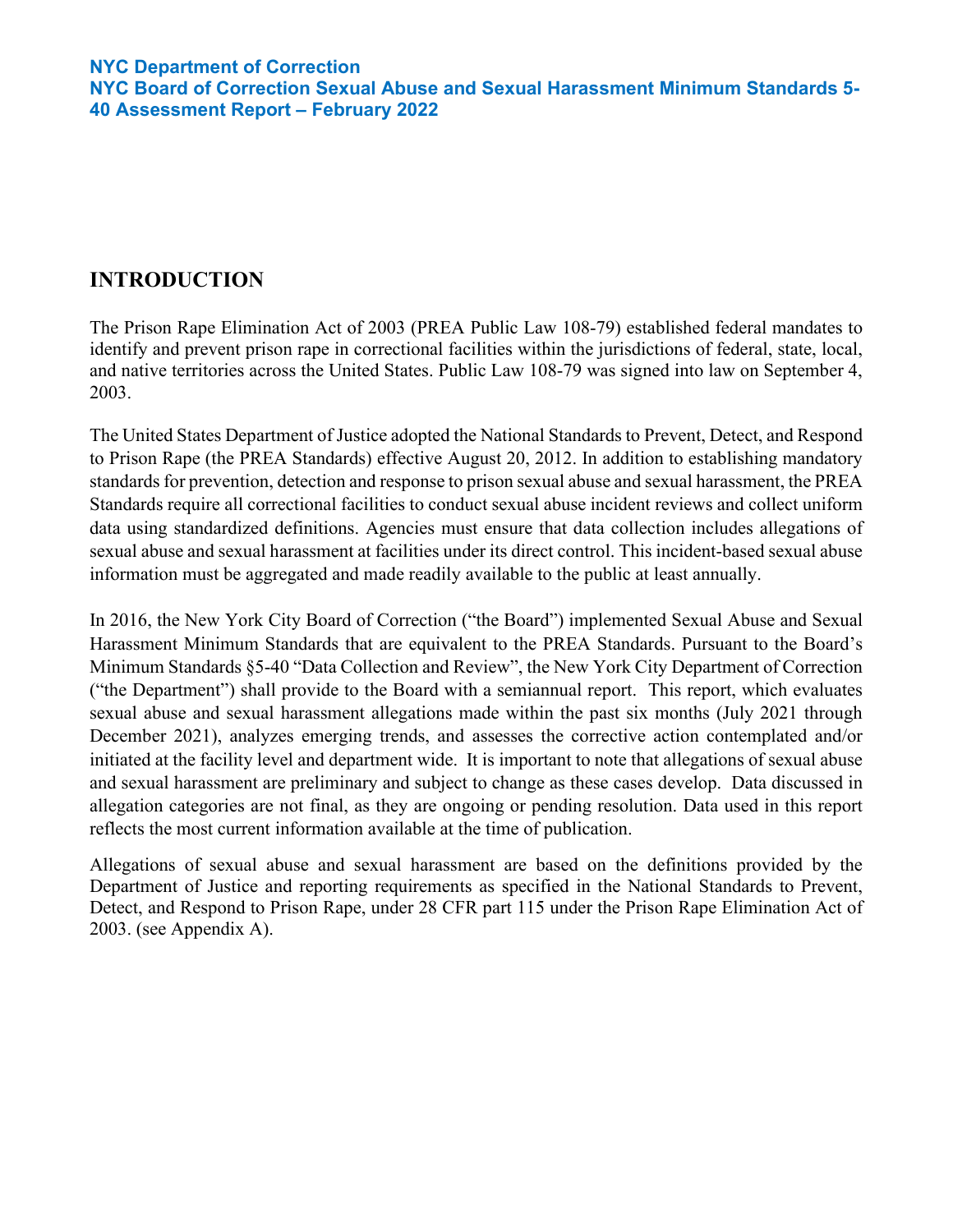### **Section One**

## **ALLEGATIONS OF SEXUAL ABUSE AND SEXUAL HARASSMENT**

In accordance with the National PREA Standards, the Department reviews data pursuant to §115.87 in order to examine and improve the effectiveness of its sexual abuse prevention, detection, and response policies, practices, and training with the ultimate goal of eliminating sexual abuse and sexual harassment within its facilities.

## **Type of Allegation**

Allegations of sexual abuse and sexual harassment are categorized in accordance with the definitions provided by the Prison Rape Elimination Act of 2003. These categories separate allegations by perpetrator type (staff or incarcerated individual) and compare this reporting period data to last period's data, as shown in Figure 1*.* 

#### **Figure 1**



Figure 1 shows the Department is reporting an overall decrease in staff-on-incarcerated individual allegations by 81.6 % and an overall decrease in allegations among incarcerated individuals by 23.6 % during this reporting period compared to last. Overall, the Department saw 18 allegations of staff-onincarcerated individual sexual abuse and sexual harassment this period versus 98 allegations last period.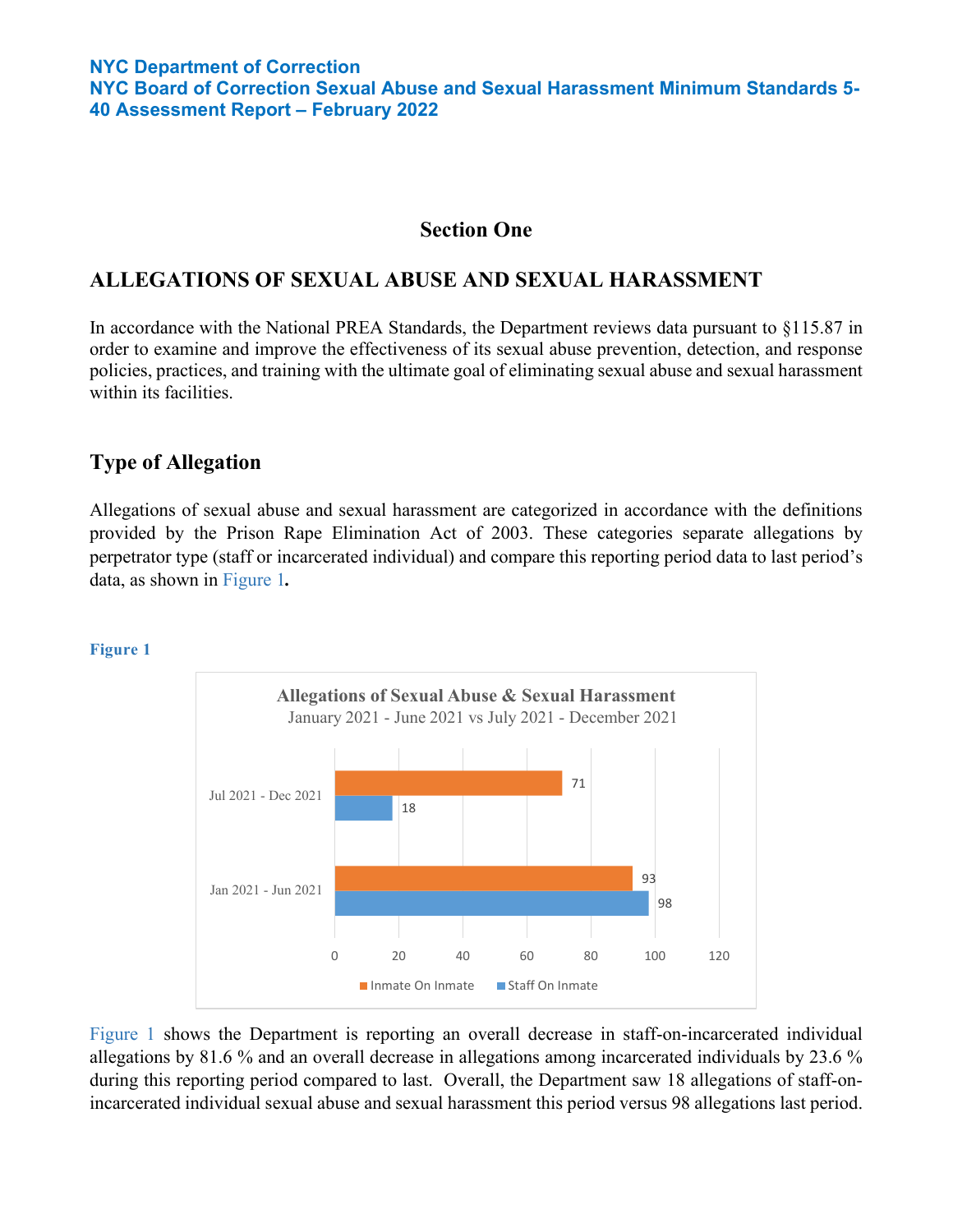This may be attributable to the decreased number of staff within the facilities, during July 2021 through December 2021, that had contact with incarcerated individuals.

# **Facility Breakdown**

Table 1, below, gives a breakdown of PREA Reportable allegations by facility, comparing last reporting period (January 2021 - June 2021) to the current reporting period (July 2021 - December 2021).

| <b>Facility Breakdown Comparison</b> |                          |          |                      |               |            |
|--------------------------------------|--------------------------|----------|----------------------|---------------|------------|
|                                      | January 2021 - June 2021 |          | July 2021- Dec. 2021 |               |            |
|                                      | # of Allegations         | $\%$     | # of Allegations     | $\frac{0}{0}$ | % Change   |
| <b>RMSC</b>                          | 30                       | 15.71    | 15                   | 16.85%        | $-50\%$    |
| AMKC                                 | 54                       | 28.27    | 34                   | 38.2%         | $-37.03%$  |
| <b>GRVC</b>                          | 17                       | 8.9      | 8                    | 8.99%         | $-52.94\%$ |
| OBCC                                 | 16                       | 8.38     | 7                    | 7.87%         | $-56.25%$  |
| <b>EMTC</b>                          | 7                        | 3.67     | $\overline{2}$       | 2.25%         | $-71.42%$  |
| <b>MDC</b>                           | 23                       | 12.04    | $\theta$             | $\Omega$      | $-100%$    |
| <b>NIC</b>                           | 23                       | 12.04    | $\theta$             | $\Omega$      | $-100%$    |
| <b>RNDC</b>                          | 6                        | 3.14     | 10                   | 11.24%        | $+66.67%$  |
| WF                                   | $\Omega$                 | $\theta$ | $\theta$             | $\theta$      |            |
| <b>VCBC</b>                          | 13                       | 6.81     | 11                   | 12.36%        | $-15.38%$  |
| <b>BHPW</b>                          | 1                        | .52      | $\theta$             | $\Omega$      | $-100%$    |
| <b>OTHER UNITS</b>                   |                          | .52      | $\overline{2}$       | 2.25          | $+100%$    |

**Table 1**

The Department has experienced a decrease in PREA allegations in 6 facilities. The largest decrease was in OBCC (56.25 %) followed by GRVC (52.94 %). It should be noted that several facilities have closed since the last reporting period and currently have no allegations. The only facilities with an increase are RNDC from six allegations to ten allegations and QDC (Other Units) from zero allegations to one allegation. Additionally, MDC closed during this reporting period.<sup>[1](#page-2-0)</sup>

# **Age of Alleged Victim**

Table 2 (previous reporting period) and Table 3 (current reporting period) compare the ages of alleged victims. Approximately 94% of all allegations were reported by incarcerated individuals ages twentytwo (22) or older. Further, it should be noted that incarcerated individual under the age of 18 are no longer housed by the Department of Corrections. The data is further delineated by category of alleged perpetrator (staff or incarcerated individual).

<span id="page-2-0"></span> $1$  BKDC and HOJC have been removed due to the facility no longer holding incarcerated individuals. HOJC reporting to NYC ACS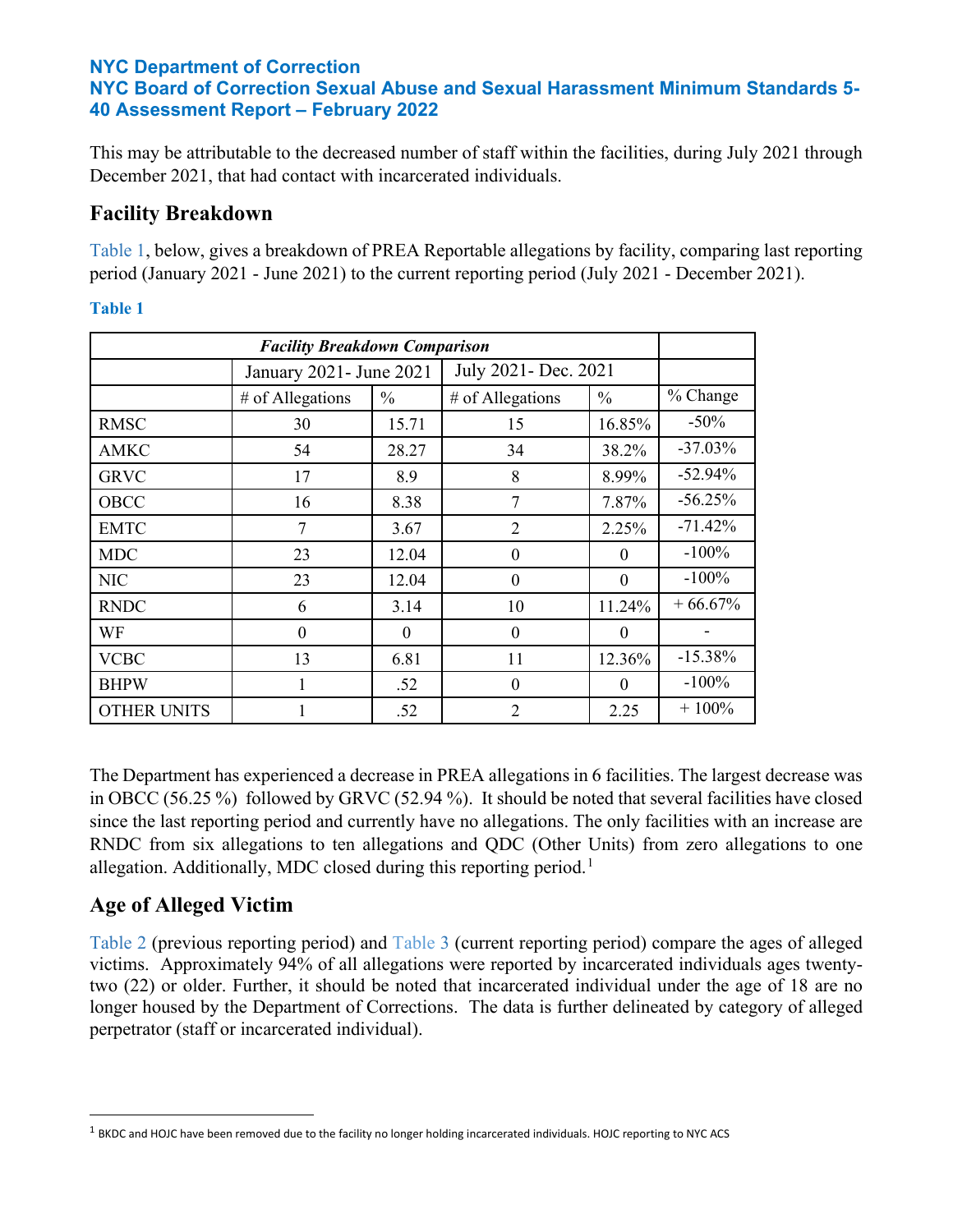**NYC Board of Correction Sexual Abuse and Sexual Harassment Minimum Standards 5- 40 Assessment Report – February 2022**

#### **Table 2**

| <b>January 2021 – June 2021</b>            |                  |                                                             |                                                           |  |
|--------------------------------------------|------------------|-------------------------------------------------------------|-----------------------------------------------------------|--|
| <b>Alleged Victim Age at Incident Date</b> | # of Allegations | <b>Staff on</b><br><b>Incarcerated</b><br><b>Individual</b> | <b>Among</b><br><b>Incarcerated</b><br><b>Individuals</b> |  |
| 18<                                        |                  |                                                             |                                                           |  |
| 19-21                                      | 12               |                                                             |                                                           |  |
| 22                                         | 179              | 95                                                          | 84                                                        |  |
|                                            | 191              | 98                                                          | 93                                                        |  |

#### **Table 3**

| <b>July 2021 – December 2021</b>           |                  |                                                             |                                                           |  |
|--------------------------------------------|------------------|-------------------------------------------------------------|-----------------------------------------------------------|--|
| <b>Alleged Victim Age at Incident Date</b> | # of Allegations | <b>Staff on</b><br><b>Incarcerated</b><br><b>Individual</b> | <b>Among</b><br><b>Incarcerated</b><br><b>Individuals</b> |  |
| 18<                                        |                  |                                                             |                                                           |  |
| 19-21                                      |                  |                                                             |                                                           |  |
| 22                                         | 88               | 18                                                          | 70                                                        |  |
|                                            | 89               | 8                                                           |                                                           |  |

### **Age of Alleged Subject**

Table 4 (prior reporting period) and Table 5 (current reporting period) compare the ages of alleged subjects. Approximately 64.9% of the allegations reported, the alleged identified perpetrator was twenty-two (22) years old or older. Again, it should be noted that incarcerated individuals under the age of 18 are no longer housed by the Department of Corrections. The data is further delineated by type of alleged victim (staff or incarcerated individual).

| January 2021-June 2021                    |                  |                                               |                                             |  |
|-------------------------------------------|------------------|-----------------------------------------------|---------------------------------------------|--|
| <b>Alleged Subject Age at Report Date</b> | # of Allegations | <b>Staff on</b><br>Incarcerated<br>Individual | <b>Among</b><br>Incarcerated<br>Individuals |  |
| 18<                                       |                  |                                               |                                             |  |
| 19-21                                     |                  |                                               |                                             |  |
| 22                                        | 124              | 70                                            | 54                                          |  |
| Unidentified Alleged Subject              | 59               |                                               |                                             |  |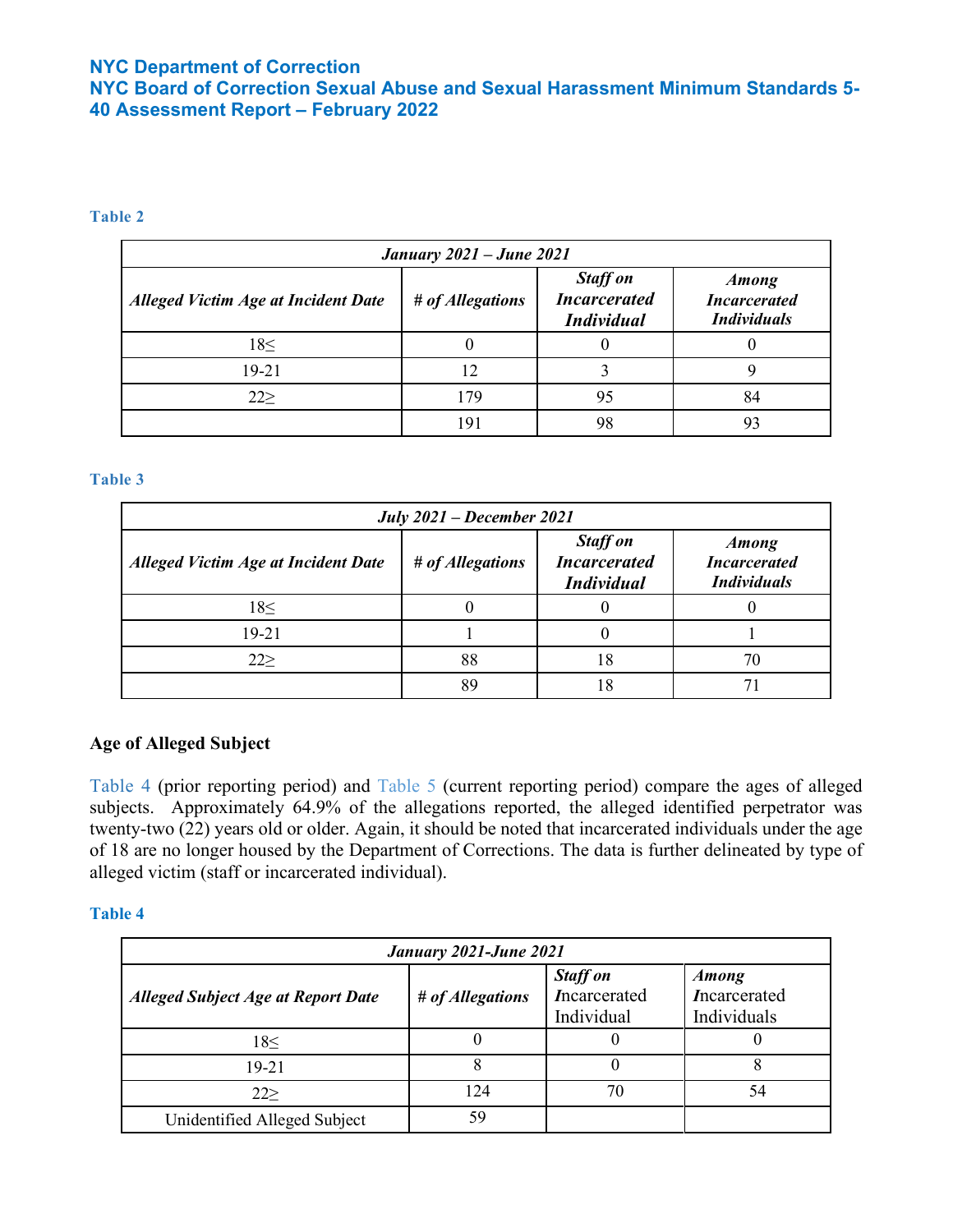**NYC Board of Correction Sexual Abuse and Sexual Harassment Minimum Standards 5- 40 Assessment Report – February 2022**

#### **Table 5**

| July 2021-December 2021                   |                  |                                                             |                                                           |  |
|-------------------------------------------|------------------|-------------------------------------------------------------|-----------------------------------------------------------|--|
| <b>Alleged Subject Age at Report Date</b> | # of Allegations | <b>Staff on</b><br><b>Incarcerated</b><br><b>Individual</b> | <b>Among</b><br><b>Incarcerated</b><br><b>Individuals</b> |  |
|                                           |                  |                                                             |                                                           |  |
| 18<                                       | O                |                                                             |                                                           |  |
| 19-21                                     | っ                |                                                             | ∍                                                         |  |
| 222                                       | 54               | 10                                                          | 44                                                        |  |
| Unidentified Alleged Subject              | 33               |                                                             |                                                           |  |

In the prior reporting period, there were 59 allegations of which 29 involved staff members and 30 involved incarcerated individuals. In the current reporting period, there were 33 allegations where the alleged incarcerated victim was unable to identify the alleged perpetrator. This reflects a 56% increase in incidents where incarcerated victims were able to identify the alleged perpetrator.

# **Methods of Reporting**

Table 6 assesses the methods used by alleged incarcerated victims to report PREA allegations. 311 continues to be the most utilized method by alleged incarcerated victims for reporting staff-onincarcerated individual incidents as well as incidents among incarcerated individuals.

| <b>Reporting Breakdown</b>              |            |                        |               |                           |               |
|-----------------------------------------|------------|------------------------|---------------|---------------------------|---------------|
|                                         |            | January 2021-June 2021 |               | July 2021 - December 2021 |               |
| Staff-on-<br>Incarcerated<br>Individual |            | # of<br>Allegations    | $\frac{0}{0}$ | # of<br>Allegations       | $\frac{0}{0}$ |
|                                         | 311        | 71                     | 37.17%        | 9                         | 10.11%        |
|                                         | <b>DOI</b> | $\Omega$               | $0\%$         | $\theta$                  | $0\%$         |
|                                         | Facility   | 26                     | 13.61%        | 6                         | 6.74%         |
|                                         | ID         | $\boldsymbol{0}$       | $0\%$         | $\theta$                  | $0\%$         |
|                                         | PREA       |                        | .52           | $\theta$                  | $0\%$         |
|                                         | Other      | $\theta$               | $0\%$         | 3                         | 3.37%         |
| <b>Total</b>                            |            | 98                     | 51.31%        | 18                        | 20.22%        |
| Among<br>Incarcerated<br>Individuals    |            |                        |               |                           |               |
|                                         | 311        | 36                     | 18.85%        | 19                        | 21.35%        |
|                                         | DOI        | $\Omega$               | $0\%$         | $\theta$                  | $0\%$         |
|                                         | Facility   | 53                     | 27.75%        | 37                        | 41.57%        |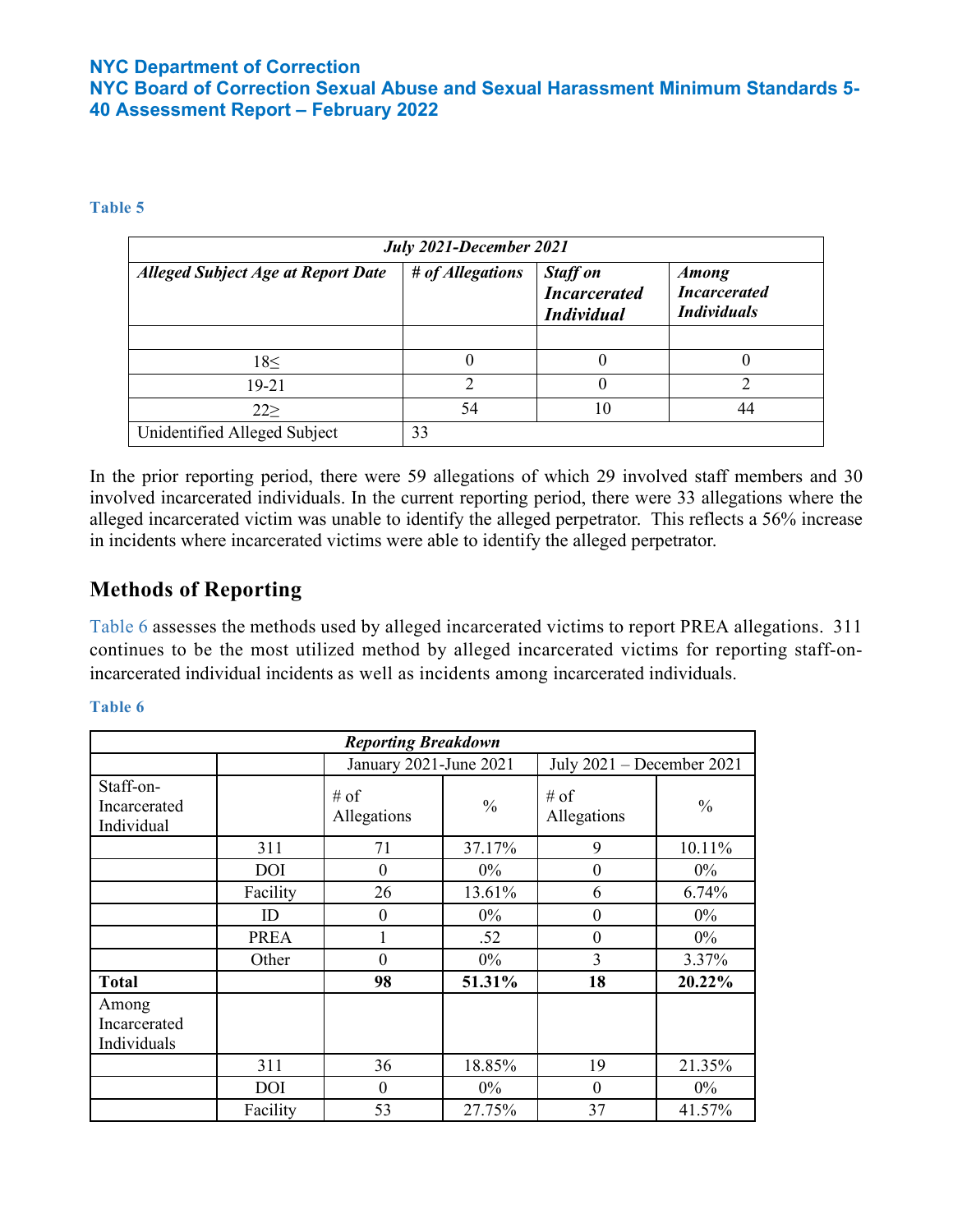|              | ID          |    | $.52\%$ | 2.25%  |
|--------------|-------------|----|---------|--------|
|              | <b>PREA</b> |    | 1.57%   | 11.24% |
|              | Legal Aid   |    | 0%      | 1.12%  |
|              | Other       |    | 0%      | 2.25%  |
| <b>Total</b> |             | 93 | 48.69%  | 79.78% |

The Department saw 26 reported facility allegations in the last reporting period decrease to 6 in the current reporting period. COVID has been linked to staff shortages which led to unmanned posts through out all facilities. This may be one of the factors contributing to the decrease in facility allegations. The other factors include LGBTIQ+ Initiatives Unit and PREA Facility Ambassadors addressing incarcerated individual concerns**.** 

## **Overall Trends of PREA Allegations**

Table 7 compares total reported incidents for the last reporting period (Jan 2021 – Jun 2021) versus the current reporting period (Jul 2021-Dec 2021). The total number of sexual abuse and sexual harassment allegations decreased by 53.4% (191 PREA Reportable versus 89 PREA Reportable allegations, respectively). Overall, there was a decrease of allegations in all staff-on-incarcerated individual categories of sexual harassment and sexual abuse.

#### **Table 7**

| <b>Comparison of Allegations of Sexual Victimization, by type of Incidents</b> |                               |                   |                     |  |  |
|--------------------------------------------------------------------------------|-------------------------------|-------------------|---------------------|--|--|
|                                                                                | Jan $2021 - \text{Jun } 2021$ | Jul 2021-Dec 2021 | % Increase/Decrease |  |  |
| <b>Total</b>                                                                   | 191                           | 89                | $-53.4\%$           |  |  |
| <b>Staff on Incarcerated</b><br><b>Individual</b>                              | 98                            | 18                | $-81.6%$            |  |  |
| <b>Sexual Abuse</b>                                                            | 58                            | 12                | $-79.3\%$           |  |  |
| <b>Sexual Harassment</b>                                                       | 40                            | 6                 | $-85%$              |  |  |
| <b>Among Incarcerated</b><br><b>Individuals</b>                                | 93                            | 71                | $-23.6%$            |  |  |
| <b>Abusive Sexual Contact</b>                                                  | 67                            | 51                | $-23.8\%$           |  |  |
| Non-Consensual Sex Act                                                         | 4                             | 15                | $+275%$             |  |  |
| <b>Sexual Harassment</b>                                                       | 22                            |                   | $-77.2\%$           |  |  |

## **Staff Sexual Abuse**

All staff on incarcerated individual sexual abuse allegations are investigated as potential violations of NYS Penal Law §130 (i.e., attempted sexual acts, completed sexual acts and unwanted (forcible) touching for sexual gratification and indecent exposure) in addition to staff voyeurism. There were 18 staff on incarcerated individual allegations of sexual abuse and sexual harassment made during the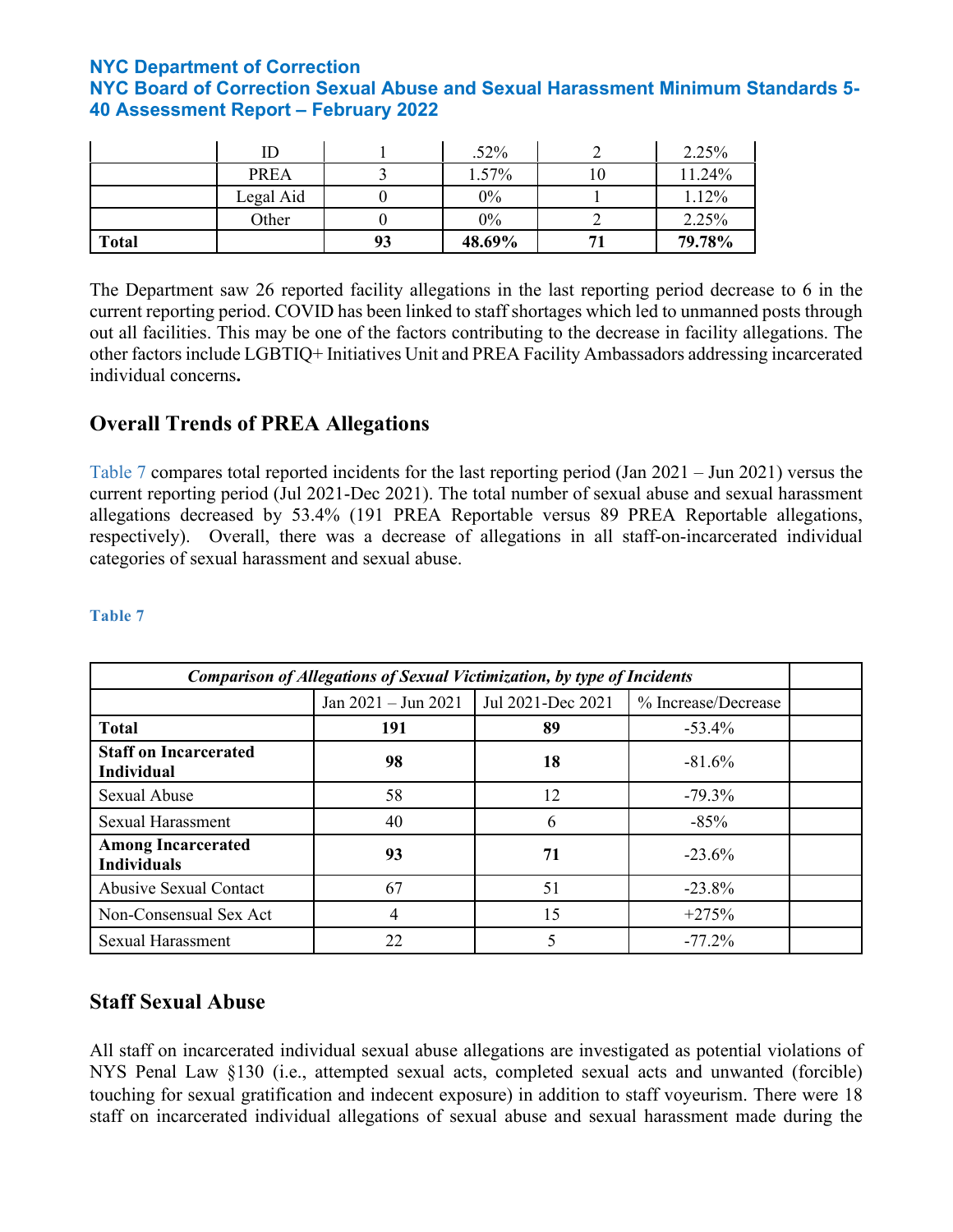second half of 2021, an 81.6% decrease from the 98 allegations made during the first half of 2021. (see Table 7).

Table 8 shows for the first half of 2021, approximately 10% (6) of staff sexual abuse allegations were related to a use of force (2): strip search (2), verbal (2) escort (0) and pat-frisk (0) For the latter half of 2021, approximately 8% of staff sexual abuse allegations were related to a use of force: strip search (1), pat-frisk (0) and escort (0).

#### **Table 8**

| Staff - Incarcerated Individual Sexual Abuse January 2021 - June 2021      |                   | <b>UOF</b>             |                |
|----------------------------------------------------------------------------|-------------------|------------------------|----------------|
| Category                                                                   | # of Allegation   | Strip Search           |                |
| Inappropriate Touch                                                        | 40                | Escort                 | $\theta$       |
| Crimes Under New York State Penal Law 130                                  |                   | Pat Frisk              | $\theta$       |
|                                                                            |                   | Verbal                 | $\mathfrak{D}$ |
| Voyeurism                                                                  | 12                | Recant                 | 6              |
| Other<br><b>Grand Total</b>                                                | 58                | Other Total            | 12             |
|                                                                            |                   |                        |                |
|                                                                            |                   | <b>UOF</b>             | $\Omega$       |
| <b>Staff - Incarcerated Individual Sexual Abuse Jul</b><br>2021 - Dec 2021 |                   | Strip Search<br>Escort | $\Omega$       |
| Category                                                                   | $#$ of Allegation | Pat Frisk              | $\theta$       |
| T. T. 1                                                                    | $\overline{A}$    | <b>TT</b> 1 1          | $\sim$         |

| Category                                  | $#$ of Allegation | Pat Frisk   |  |
|-------------------------------------------|-------------------|-------------|--|
| Inappropriate Touch                       |                   | Verbal      |  |
| Crimes Under New York State Penal Law 130 |                   | Recant      |  |
| Voyeurism                                 |                   | Total Other |  |
| Other                                     |                   |             |  |
| <b>Grand Total</b>                        | 12                |             |  |

The staffing shortage caused a decrease in interactions between staff and incarcerated individuals including a decrease in searches, pat frisks, strip searches, and other staff interactions. Additionally, COVID social distancing reduced the amount of escorting incarcerated individuals to congregate settings throughout the facility. These situations may have contributed to the decrease in the reported staff on incarcerated individual sexual abuse.

## **Staff Sexual Harassment**

PREA-reportable staff sexual harassment includes repeated verbal statements, comments or gestures of a sexual nature to an incarcerated individual by a staff member. Total allegations of PREA-reportable staff sexual harassment decreased by 34 between June 2021 and December 2021. As discussed earlier, the staffing shortage continued in the second half of 2021 resulting in fewer interactions between staff and incarcerated individuals. This may have led to the decrease in reported sexual harassment cases.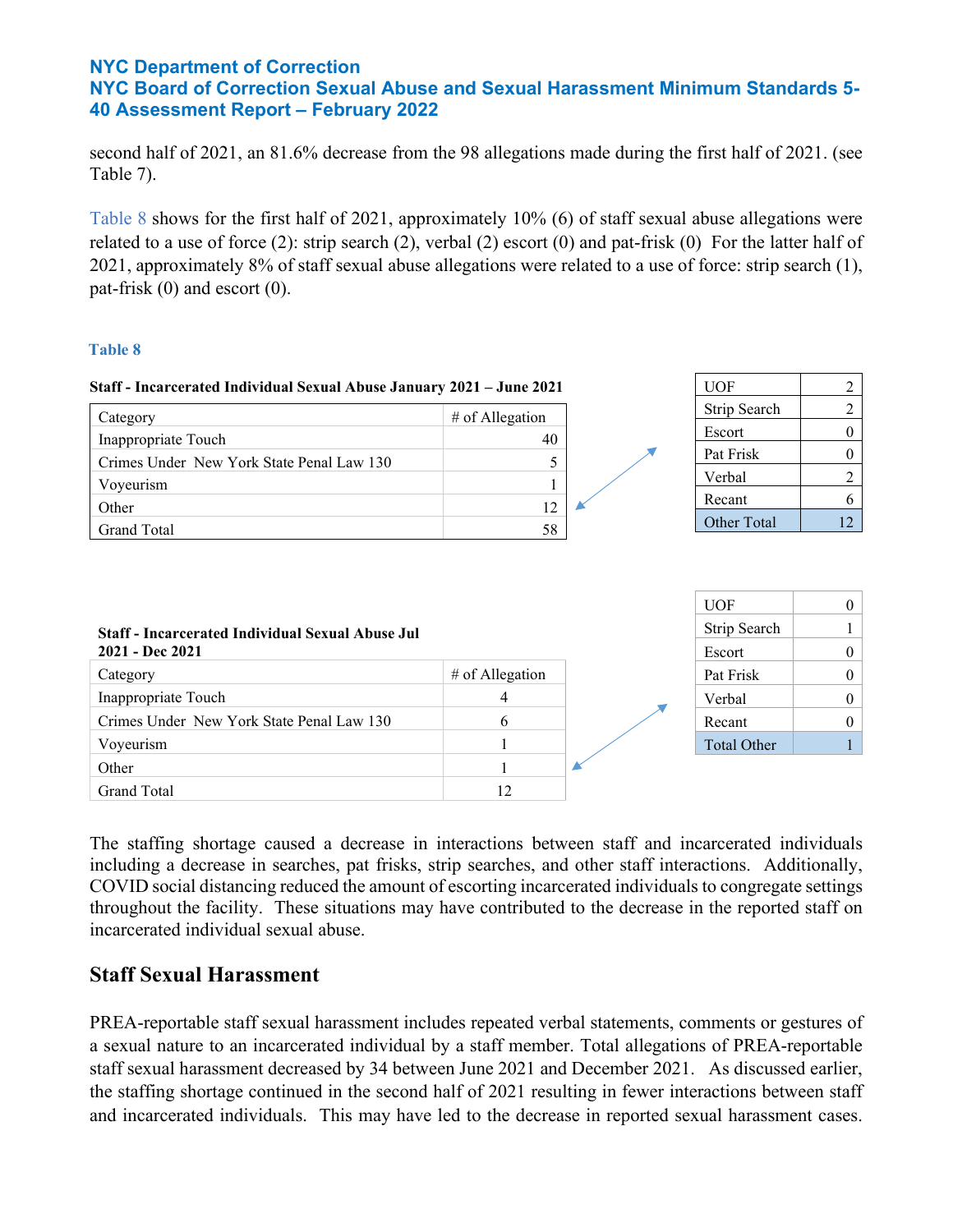The only category of sexual harassment that saw a significant change in allegations was in "inappropriate comments", where a decrease of 83.7 % was recorded. (see Table 9)

#### **Table 9**

| <b>Staff on Incarcerated Individual Sexual Harassment</b> |                     |               |                     |      |                                    |
|-----------------------------------------------------------|---------------------|---------------|---------------------|------|------------------------------------|
| Sub-Category                                              | $#$ Allegations     | $\frac{0}{0}$ | # Allegations       | $\%$ | $\frac{0}{0}$<br>Increase/Decrease |
|                                                           | Jan 2021 - Jun 2021 |               | Jul 2021 - Dec 2021 |      |                                    |
| <b>Sexual Threat</b>                                      |                     |               |                     |      | $-100\%$                           |
| Inappropriate                                             |                     |               |                     |      |                                    |
| Comments                                                  | 37                  |               |                     |      | $-83.7\%$                          |
| Homophobic Statement                                      |                     |               |                     |      | $-100\%$                           |
| Total                                                     | 40                  |               |                     |      | $-85%$                             |

## **Incarcerated Individual Nonconsensual Acts**

Nonconsensual acts include **sexual penetration among incarcerated individuals without consent** or of an incarcerated individual who is unable to either consent or refuses. (See Table 10). During the prior reporting period, three (3) of the four (4) reported nonconsensual sex acts were deemed 'Crimes under New York State Penal Law 130' and one (1) was categorized as an "Inappropriate Touch". During the current reporting period, ten (10) reported nonconsensual sex acts were deemed 'Crimes under New York State Penal Law 130' and three (3) were categorized as "Inappropriate Touch".

#### **Table 10**

| <b>Non-Consensual Sex Act</b>       | # of Allegations        | # of Allegations   |
|-------------------------------------|-------------------------|--------------------|
| Period                              | Jan $2021 -$ Jun $2021$ | July 2021-Dec 2021 |
| Crimes Under NY State Penal Law 130 |                         |                    |
| Inappropriate Touch                 |                         |                    |

### **Incarcerated Individual Abusive Acts**

Incarcerated individual abusive acts are defined as **unwanted intentional touching of an incarcerated individual without consent**, or of an incarcerated individual who is unable to consent or refuse, by another incarcerated individual. **The total number of incarcerated individual abusive act allegations decreased by 28.8%** (67 allegations to 51), (Table 11).

| <i>Incarcerated Individual Abusive Acts</i> | # of Allegations         | % | # of Allegations       | % | % Change |
|---------------------------------------------|--------------------------|---|------------------------|---|----------|
|                                             | $-$ Jun 2021<br>Jan 2021 |   | - Dec 2021<br>Jul 2021 |   |          |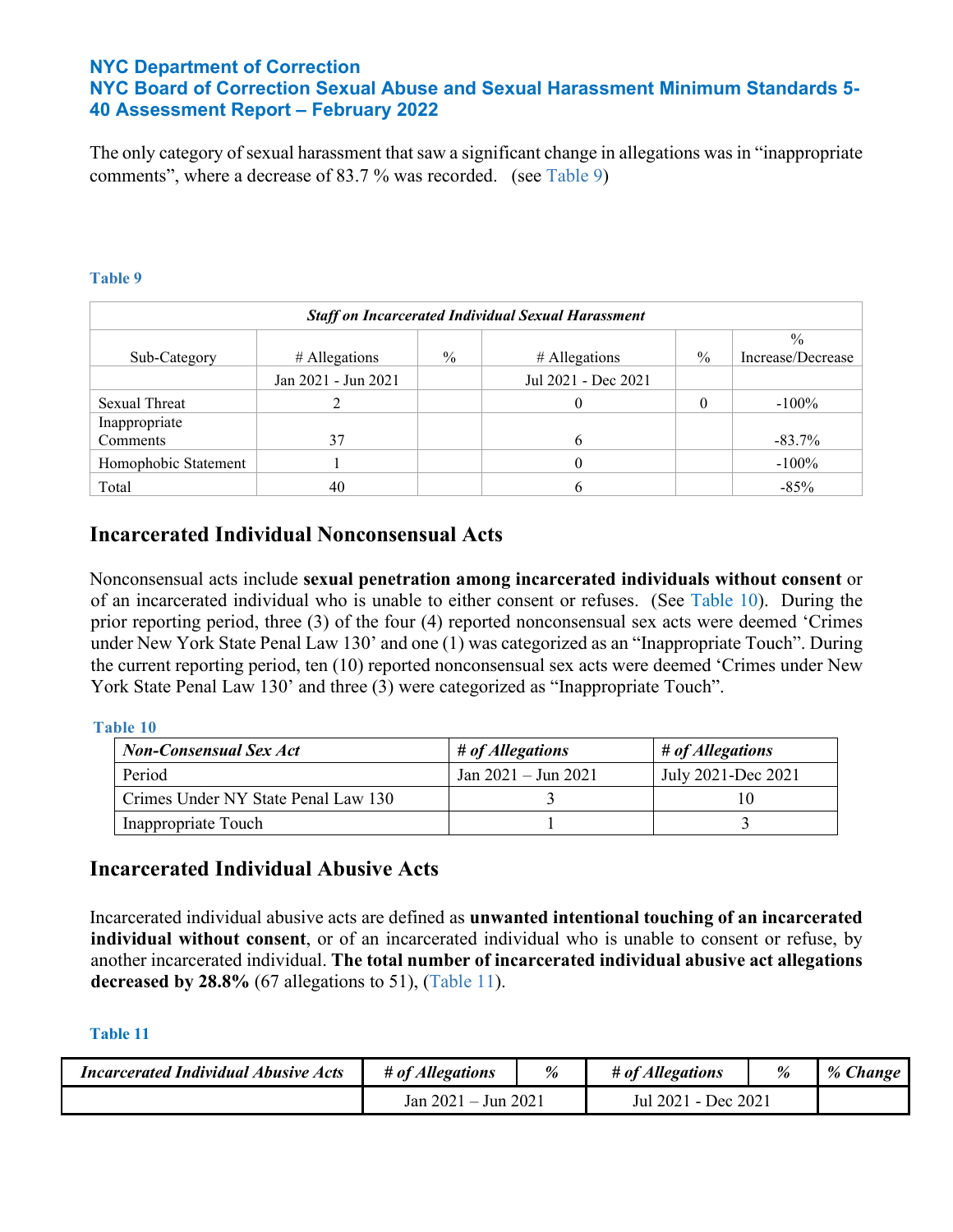| Inappropriate Touch                 | 61.19% | 28 | 54.9%  | $-31.7%$ |
|-------------------------------------|--------|----|--------|----------|
| Crimes Under NY State Penal Law 130 | 32.84% |    | 43.14% | $0\%$    |
| Other                               | 5.97%  |    | .96%   | $-75%$   |
| Total                               |        |    |        | $-28.8%$ |

## **Incarcerated Individual Sexual Harassment**

In 2013, the Bureau of Justice Statistics added *Incarcerated Individual Sexual Harassment* to the definitions of sexual victimization. Incarcerated Individual sexual harassment is defined as repeated and unwanted sexual advances, requests for sexual favors, or verbal comments, gestures, or actions of a derogatory or offensive sexual nature by one incarcerated individual directed toward another. The number of such allegations decreased from twenty-two (22) in the last reporting period to five (5) in the current reporting period (see Table 12).

#### **Table 12**

| <b>Incarcerated Individual Sexual Harassment</b>   |                                    |  |       |           |  |  |  |
|----------------------------------------------------|------------------------------------|--|-------|-----------|--|--|--|
| Jul 2021-Dec 2021<br>Jan 2021-Jun 2021<br>% Change |                                    |  |       |           |  |  |  |
|                                                    | $#$ Allegations<br>$#$ Allegations |  |       |           |  |  |  |
|                                                    | 22.66%                             |  | 7.04% | $-77.3\%$ |  |  |  |

## **Overview of Rates and Trends**

The rate of reported allegations of sexual victimization decreased from 22.98 per 1,000 incarcerated individuals during the first half of 2021 to 15.86 per 1,000 incarcerated individuals during the second half of 2021. The rate of staff allegations decreased from 11.79 per 1,000 incarcerated individuals during January 2021 - June 2021 to 3.21 per 1,000 incarcerated individuals during July 2021 – December 2021. The rate of allegations among incarcerated individuals against other incarcerated individuals increased slightly from 11.79 per 1,000 incarcerated individuals to 12.65 per 1,000 incarcerated individuals (see Table 13).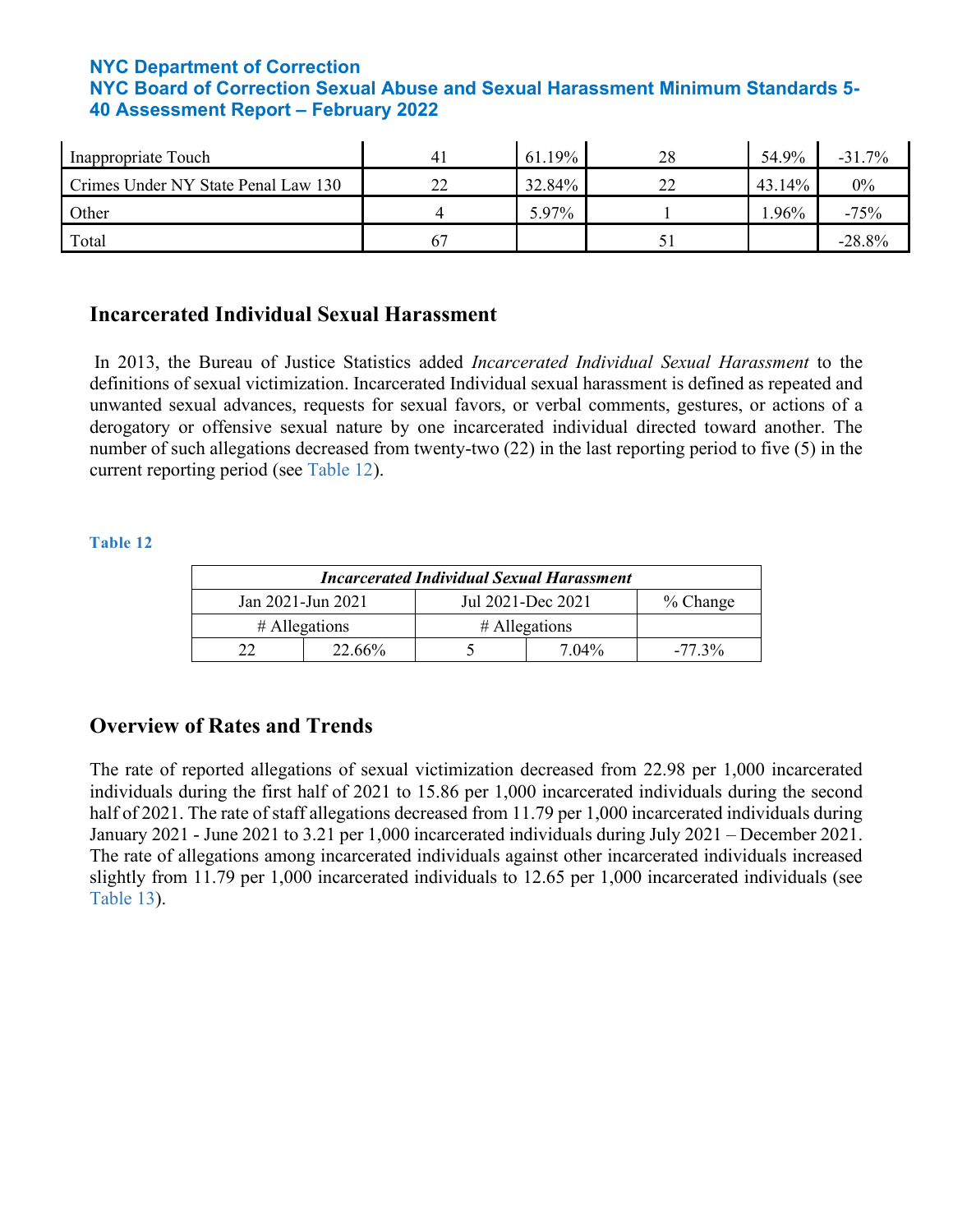**NYC Board of Correction Sexual Abuse and Sexual Harassment Minimum Standards 5- 40 Assessment Report – February 2022**

| Total Allegations of Sexual Victimization, by type of incident Jan 2021-Jun 2021 vs Jul 2021-Dec<br>2021; rate per 1000 incarcerated individual population |                                   |                                            |                                          |                                   |                                    |                                           |  |  |
|------------------------------------------------------------------------------------------------------------------------------------------------------------|-----------------------------------|--------------------------------------------|------------------------------------------|-----------------------------------|------------------------------------|-------------------------------------------|--|--|
| <b>Category Type</b>                                                                                                                                       | <b>Jan 2021</b><br>$-Jun$<br>2021 | <b>Jul 2021</b><br>$-\mathbf{Dec}$<br>2021 | $%$ (Jan<br>$2021 -$<br><b>Jun 2021)</b> | $%$ (Jul<br>$2021 - Dec$<br>2021) | Rate (Jan<br>$2021 - Jun$<br>2021) | <b>Rate (Jul</b><br>$2021 - Dec$<br>2021) |  |  |
| <b>Total</b>                                                                                                                                               | 191                               | 89                                         | 100%                                     | 100%                              | 22.98                              | $-15.86$                                  |  |  |
| <b>Staff on</b><br><b>Incarcerated</b><br><b>Individual</b>                                                                                                | 98                                | 18                                         | 51.31%                                   | 20.2%                             | 11.79                              | $-3.21$                                   |  |  |
| <b>Sexual Abuse</b>                                                                                                                                        | 58                                | 12                                         | 30.37%                                   | 13.4%                             | 6.98                               | $-2.14$                                   |  |  |
| Sexual<br>Harassment                                                                                                                                       | 40                                | 6                                          | 20.94%                                   | 6.7%                              | 4.81                               | $-1.07$                                   |  |  |
| Among<br><b>Incarcerated</b><br><b>Individuals</b>                                                                                                         | 93                                | 71                                         | 48.69%                                   | 79.7%                             | 11.19                              | $+12.65$                                  |  |  |
| <b>Abusive Sexual</b><br>Contact                                                                                                                           | 67                                | 51                                         | 35.08%                                   | 57.3                              | 8.06                               | $+9.09$                                   |  |  |
| Non-Consensual<br>Sex Act                                                                                                                                  | $\overline{4}$                    | 15                                         | 2.09%                                    | 16.8%                             | 0.48                               | $+2.67$                                   |  |  |
| Sexual<br>Harassment                                                                                                                                       | 22                                | 5                                          | 11.52%                                   | 5.62%                             | 2.65                               | $-0.89$                                   |  |  |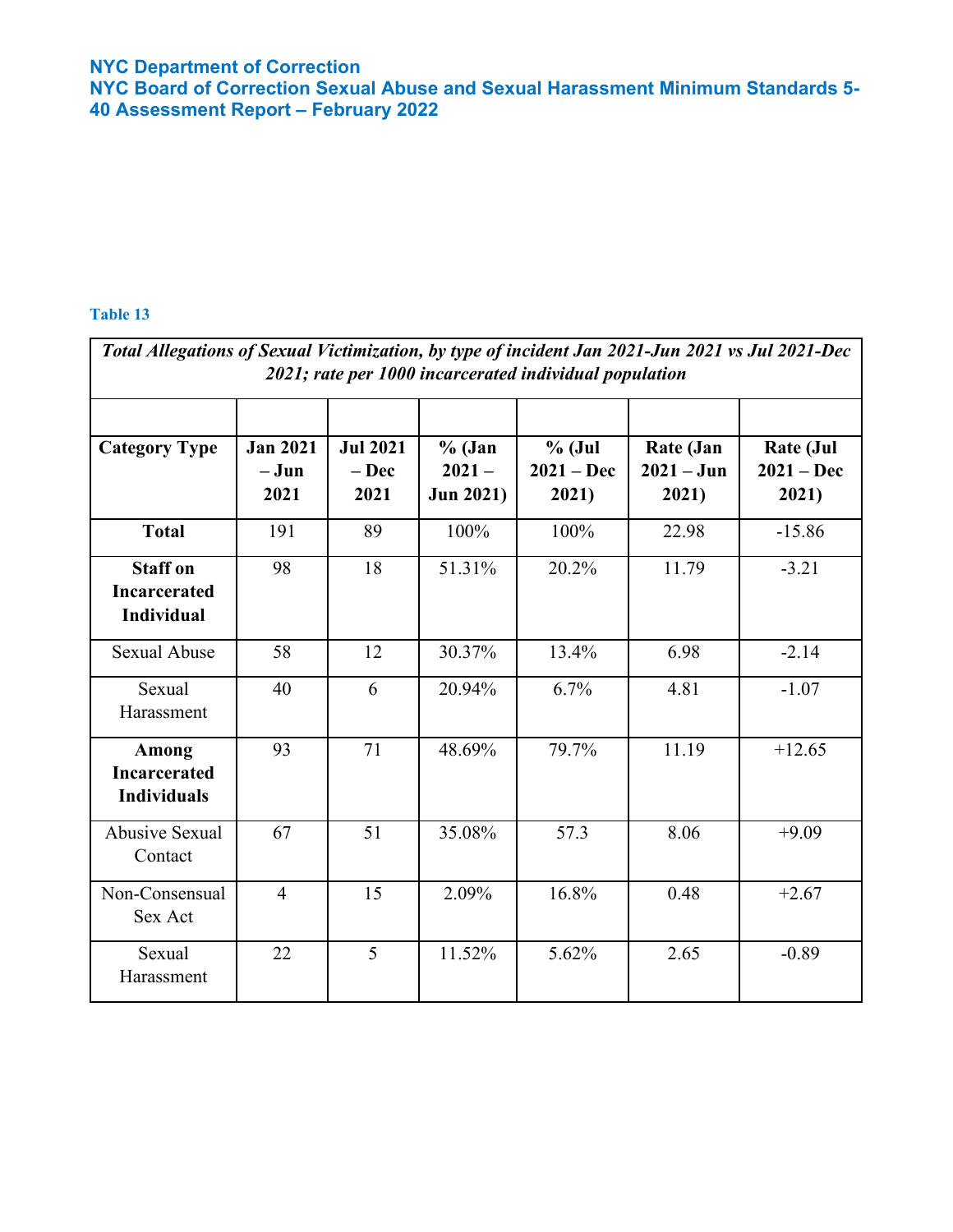## **Section Two**

## **SUBSTANTIATED, UNSUBSTANTIATED & UNFOUNDED ALLEGATIONS**

Allegations of sexual abuse or sexual harassment are substantiated after an event is investigated and determined to have occurred based on a preponderance of evidence. Unsubstantiated allegations are those where the investigation produced insufficient evidence to prove that the event occurred. Unfounded allegations are those that, pursuant to investigation, are proven false.

Table 14 compares the case status of allegations that were *reported, investigated and closed* during the last reporting period versus the case status of allegations that were *reported, investigated and closed*  during the current reporting period. Any allegation that came in before or after the reporting period in question and/or was closed before or after the relevant reporting period will **not** be reflected in Table 14.

Importantly, the data in Table 14 for the last reporting period (January 2021 - June 2021 ) reflects the status *as of the time of the last report*, six months ago. Further, additional cases from other reporting periods have been closed. The Department's progress on investigating and closing cases is discussed in Section Three.

Table 14 illustrates that no case exceeded the 90 day closing requirement deadline with the exception of four cases, which are currently pending criminal investigation with the D.A.'s Office. During the current reporting period (Jul 2021 – Dec 2021), the Department's PREA Investigation Division (ID) opened 327 cases of which 89 were PREA Reportable and closed 97 PREA Reportable cases.

| Substantiated, Unsubstantiated, Unfounded and Pending Allegations of Sexual victimization<br>Department-wide, July 2021 - December 2021 |                              |                            |  |  |  |  |  |  |
|-----------------------------------------------------------------------------------------------------------------------------------------|------------------------------|----------------------------|--|--|--|--|--|--|
|                                                                                                                                         | <b>Case Reporting Period</b> |                            |  |  |  |  |  |  |
|                                                                                                                                         | Jan 2021 – Jun 2021          | <b>Jul 2021 – Dec 2021</b> |  |  |  |  |  |  |
| <b>Total Allegations</b>                                                                                                                | 191                          | 89                         |  |  |  |  |  |  |
| <b>Total Closed During Reporting Period</b>                                                                                             | 190                          | $97 *$                     |  |  |  |  |  |  |
| Substantiated                                                                                                                           | 9                            | 3                          |  |  |  |  |  |  |
| Unsubstantiated                                                                                                                         | 110                          | 47                         |  |  |  |  |  |  |
| Unfounded                                                                                                                               | 71                           | 47                         |  |  |  |  |  |  |
| <b>Total Open Still in 90 Day Compliance</b>                                                                                            |                              |                            |  |  |  |  |  |  |
| Preliminary Findings-Substantiated                                                                                                      | 3                            | 4                          |  |  |  |  |  |  |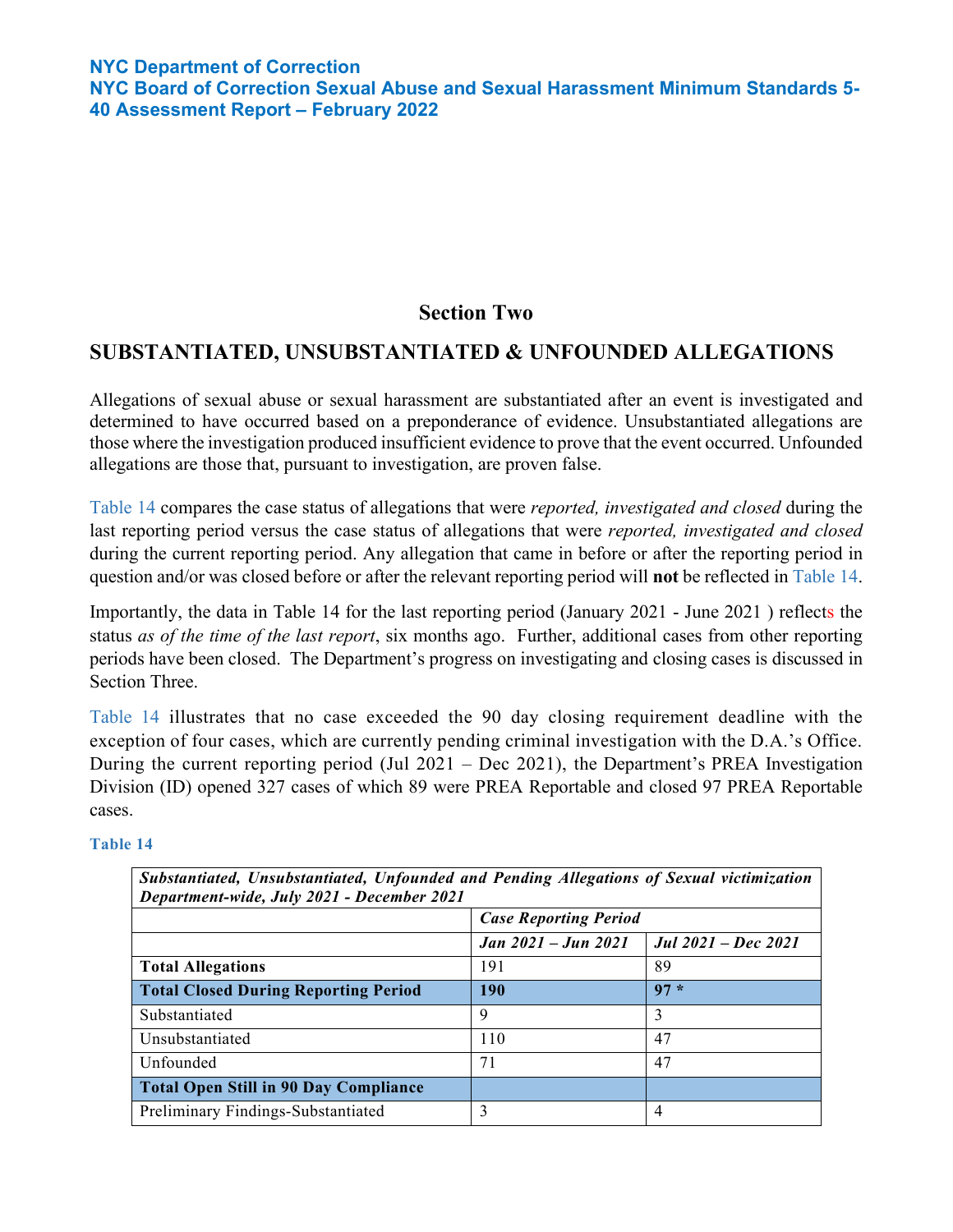| Preliminary Findings-Unsubstantiated | 188 |  |
|--------------------------------------|-----|--|
| Preliminary Findings- Unfounded      |     |  |
| Pending Final Disposition            |     |  |

\*The 97 cases represent cases closed during the 07/01/2021 to 12/31/21 reporting period, these could have come from other reporting periods.

Table 15 illustrates the cases closed by the PREA Investigation Division regarding allegations reported *prior* to July 2021 (allegations reported up and until June 30, 2021 but closed during the July 2021- December 2021 reporting period).

#### **Table 15**

| <b>Initiated Investigation</b> |      |      |      |       |  |  |  |  |  |
|--------------------------------|------|------|------|-------|--|--|--|--|--|
|                                | 2019 | 2020 | 2021 | Total |  |  |  |  |  |
| Substantiated                  |      |      |      |       |  |  |  |  |  |
| Unsubstantiated                |      |      |      |       |  |  |  |  |  |
| Unfounded                      |      |      |      |       |  |  |  |  |  |
| <b>Total Closed</b>            |      |      | 96   |       |  |  |  |  |  |

\*Total includes cases closed from previous reporting periods.

There were a total of 97 PREA cases closed during the current reporting period (July 2021- December 2021) of which 1 case was reported prior to July 1, 2021.

## **Rate of Sexual Victimization, By Facility**

The rate of sexual victimization is the ratio of the number of incidents compared to the average number of individuals in the Department's custody between July 2021 and December 2021 of the calendar year. The population in custody includes both detainees and sentenced individuals. All allegations of sexual abuse and sexual harassment made by individuals in custody are taken seriously and investigated thoroughly (Table 16).

| Substantiated, Unsubstantiated and Unfounded Allegations of Sexual Victimization, by facility, rate per<br>1,000 individuals in custody (Jul 2021 to Dec 2021) |       |                      |                 |               |                  |                       |  |  |  |  |
|----------------------------------------------------------------------------------------------------------------------------------------------------------------|-------|----------------------|-----------------|---------------|------------------|-----------------------|--|--|--|--|
|                                                                                                                                                                |       | <b>Substantiated</b> | Unsubstantiated |               | <b>Unfounded</b> |                       |  |  |  |  |
| <b>Facility Name</b>                                                                                                                                           | Total | <b>Number</b>        | Rate            | <b>Number</b> | Rate             | Rate<br><b>Number</b> |  |  |  |  |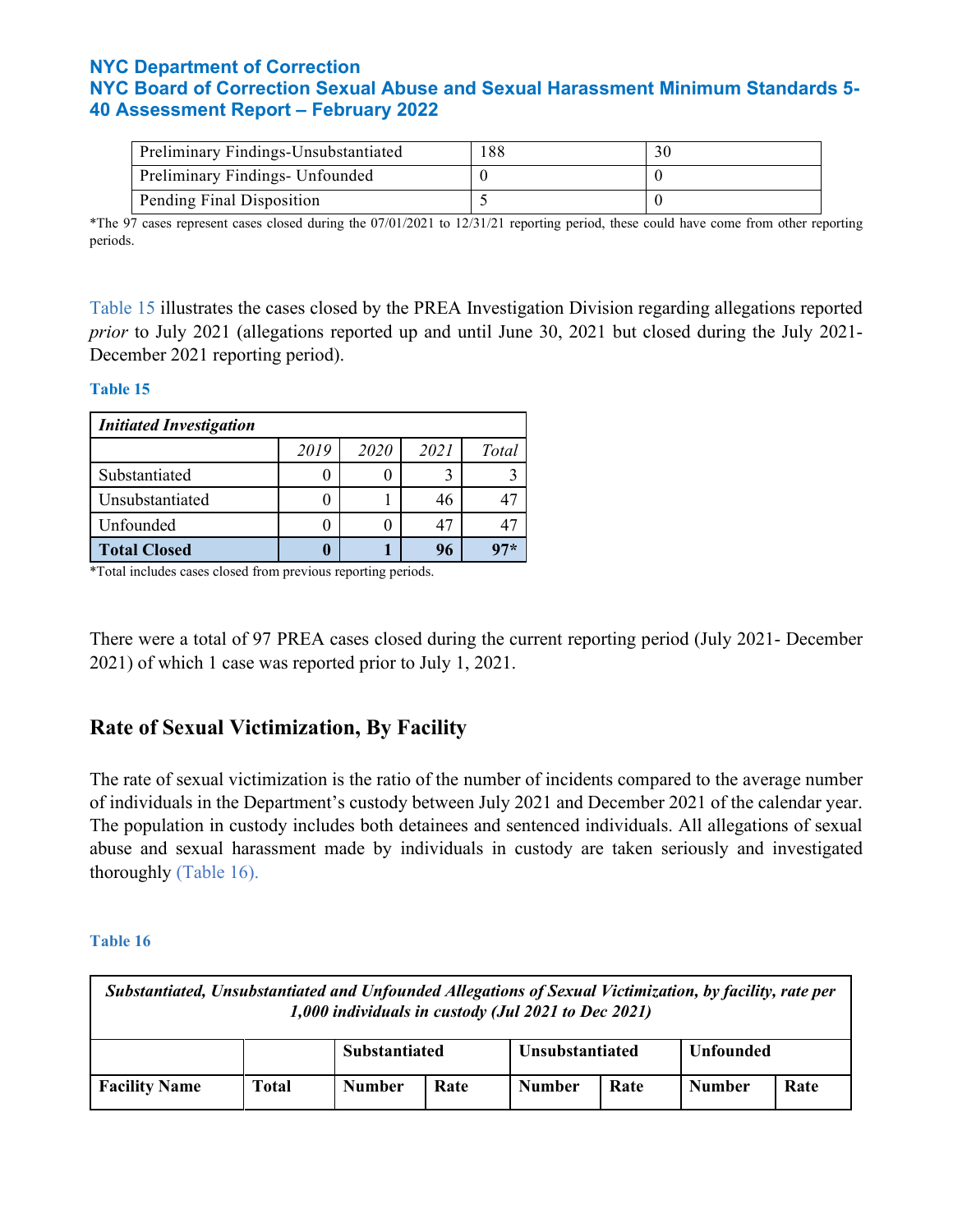**NYC Board of Correction Sexual Abuse and Sexual Harassment Minimum Standards 5- 40 Assessment Report – February 2022**

| <b>AMKC</b> | 36               | $\mathbf{1}$     | 0.19 | 20             | 3.76 | 15               | 2.82 |
|-------------|------------------|------------------|------|----------------|------|------------------|------|
| <b>BHPW</b> | $\boldsymbol{0}$ | $\overline{0}$   | 0.00 | $\mathbf{0}$   | 0.00 | $\mathbf{0}$     | 0.00 |
| <b>GRVC</b> | 8                | $\overline{0}$   | 0.00 | 5              | 0.94 | $\overline{3}$   | 0.56 |
| <b>MDC</b>  | 1                | $\mathbf{0}$     | 0.00 | $\mathbf{1}$   | 0.19 | $\mathbf{0}$     | 0.00 |
| OBCC        | 11               | $\mathbf{0}$     | 0.00 | 5              | 0.94 | 6                | 1.13 |
| <b>RMSC</b> | 19               | $\overline{2}$   | 0.38 | 9              | 1.60 | 8                | 1.50 |
| <b>RNDC</b> | 8                | $\mathbf{0}$     | 0.00 | $\overline{4}$ | 0.75 | $\overline{4}$   | 0.75 |
| <b>VCBC</b> | 9                | $\overline{0}$   | 0.00 | 5 <sup>5</sup> | 0.94 | $\overline{4}$   | 0.75 |
| WF/NIC      | $\overline{3}$   | $\mathbf{0}$     | 0.00 | $\overline{3}$ | 0.56 | $\boldsymbol{0}$ | 0.00 |
| <b>EMTC</b> | 1                | $\overline{0}$   | 0.00 | $\mathbf{0}$   | 0.00 | $\mathbf{1}$     | 0.19 |
| TD          | 1                | $\boldsymbol{0}$ | 0.00 | $\mathbf{1}$   | 0.19 | $\boldsymbol{0}$ | 0.00 |

## **Section Three**

# **RESULTING DETERMINATIONS**

Resulting determinations from completed investigations are classified as Substantiated, Unsubstantiated, or Unfounded as defined by the PREA Standards (defined in Appendix B, p.17).

Of the 89 PREA Reportable sexual abuse and sexual harassment allegations reported during July 2021 to December 2021, forty-seven 47 were determined to be unfounded. In these cases, the PREA Investigation Division determined that the event did not occur. As a result in the reduction of allegations, the Department saw a similar decrease in substantiated allegations from nine (9) allegations during the last period to three (3) allegations in this period.

Additional factors that may account for this decrease include, but is not limited to: the identification of appropriate housing for the vulnerable population. In the beginning of 2021, the Department modified the process for housing individuals in the Special Considerations Unit. The PREA Standards and Compliance Unit and the LGBTQ+ Initiatives Unit provide support and work closely with the population. Additionally, the PREA Standards and Compliance Unit conduct weekly Retaliation Monitoring of those who submitted sexual abuse and harassment complaints. The Department ensures that all incarcerated individuals are aware of the Zero Tolerance Policy related to sexual abuse and harassment. This information is disseminated on posters, via tablets, through discussion with staff from the PREA Standards and Compliance Unit and the LGBTQ+ Units. The Department began stenciling this information including the telephone numbers for reporting complaints in the jail and court cells, housing areas, and corridors. It is expected that this stenciling will occur in all of the aforementioned locations by the next reporting period.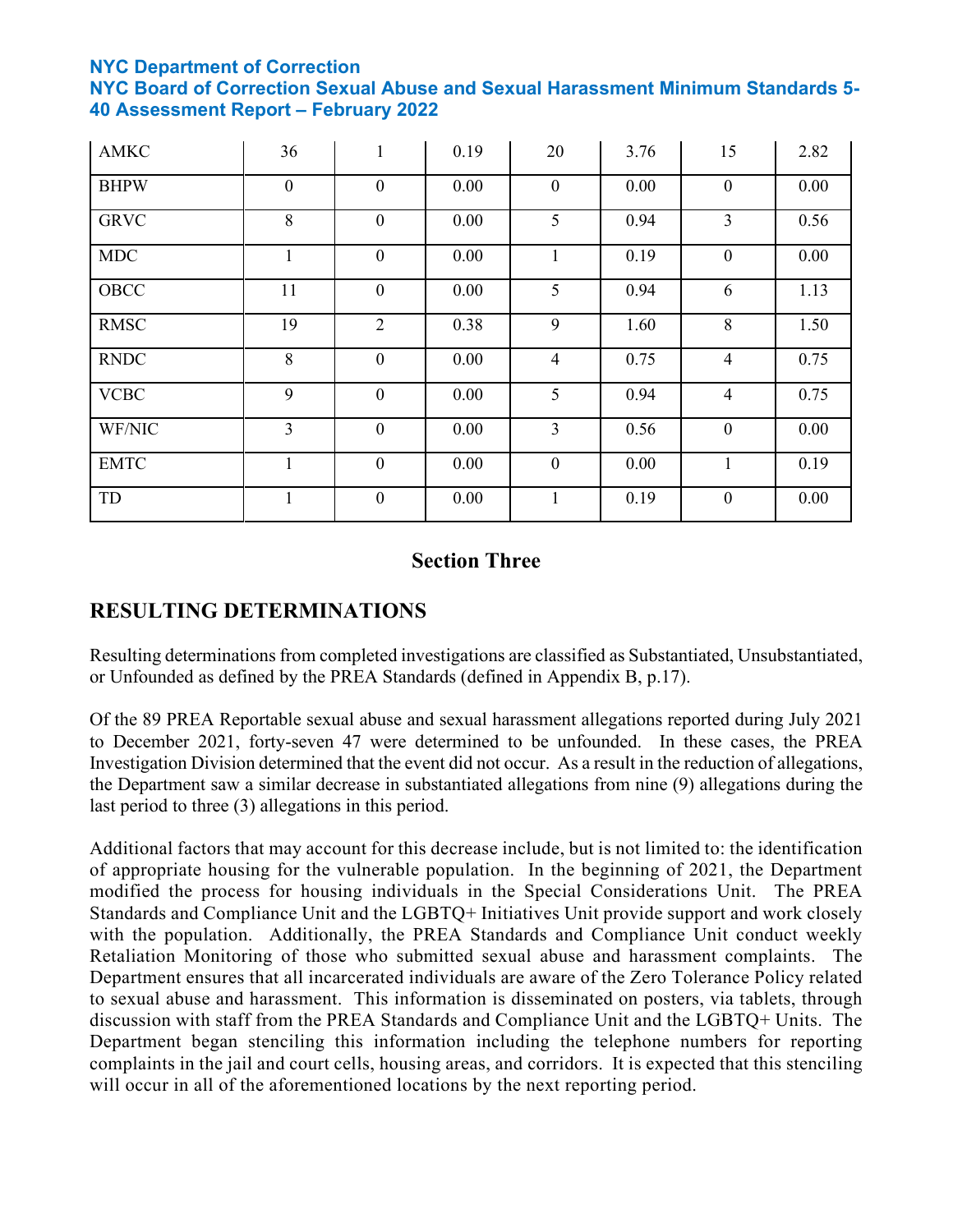## **PENDING ALLEGATIONS**

The New York City Department of Correction has a zero tolerance policy with regard to sexual abuse and sexual harassment and has advanced measures to improve the ability for victims to report these allegations, using the Department created dedicated hotline and posters placed in facilities listing the hotline number and detailing how to report an incident. This information is also disseminated on tablets. The Department began stenciling the Zero Tolerance Policy with telephone numbers for reporting allegations in the jail and court cells, housing areas, and in the corridors. It is expected that by the end of this reporting period, stencils will be provided in all of the aforementioned areas. In 2015, the Department entered into a Memorandum of Understanding with Safe Horizons to provide victim services, access to assistance, and an additional avenue to report allegations of a sexual nature. Similarly, individuals in custody are informed that they may call 311 to report incidents of sexual abuse and harassment. The Department also plans to conduct in-person orientation to all new admissions shortly. This allows individuals to ask the PREA Standards and Compliance Unit staff questions during the orientation or privately at its conclusion. The PREA Standards and Compliance Unit, the PREA ID Unit, and the LGBTQ+ Initiatives staff work closely together to provide support to all incarcerated individuals especially those that are most vulnerable.

The Department thoroughly investigates every allegation of sexual misconduct and sexual harassment. The Department's Investigation Division handles all PREA-related allegations, initiating an investigation within the first 72 hours. PREA Investigators interview alleged victims, separates individuals from identified alleged perpetrators, collects relevant evidence, affords alleged victims mental health, ministerial and victim services, and conducts a preliminary investigation.

In this reporting period, PREA Investigators closed 97 cases (47 allegations that arose prior to July 2021, and 50 that arose between July 2021 through December 2021). All cases that were opened in 2020 and 2021 were closed within 90 days, with the exception of those pending with other investigative agencies and/or prosecutorial agencies.

### **Section Four**

## **CORRECTIVE ACTION**

While the division has taken steps to become compliant with PREA Standards, review and refinement of the investigative process continues to be on going. For example, investigators have increased usage of body cameras for interviews, implemented more stringent requirements for the preservation of video evidence, identified areas of improvement in the interview process and has increased the level of detail contained in the preliminary reports.

## *Staffing*

The ID PREA Unit consists of one (1) Director, one (1) Deputy Director, nine (9) Supervising Investigators and twenty-seven (27) Investigators.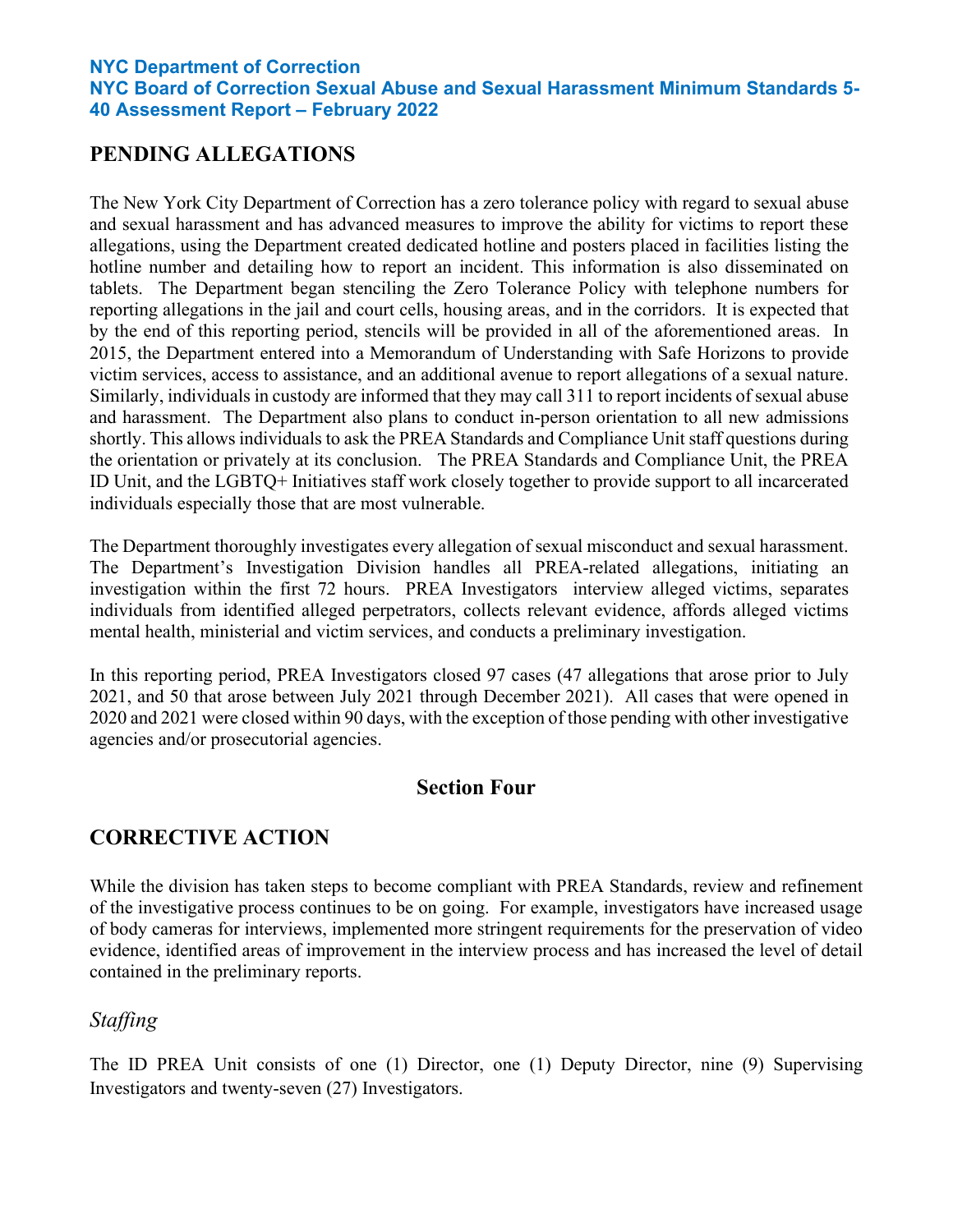# **PRELIMINARY TREND OVERVIEW**

During this reporting period, the Department experienced an overall decrease in total PREA allegations (sexual abuse and sexual harassment): there were 89 allegations compared to the last reporting period's 191 allegations. This represents a marked decrease of 53.4% of overall allegations. The COVID 19 pandemic contributed to a staffing shortage which decreased the number of encounters with incarcerated individuals. For instance, the number of pat frisks, strip searches, area searches, and escorting individuals to and from congregate programs may have caused a decrease in the number of allegations. Another contributing factor for this decrease can be attributed to the LGBTQ+ Affairs Unit and PREA Standards and Compliance Units providing support to the incarcerated individuals especially those that are most vulnerable in the system. The LGBTQI+ Initiatives program has seen over 200 individuals in custody during this period, resulting in an outlet to request services for individuals in custody. Additionally, the PREA Standards and Compliance Unit Ambassadors routinely interact with the incarcerated population encouraging the reporting of sexual abuse and harassment complaints while stressing the negative role false allegation have on the populations. Additionally, the PREA Ambassadors proactively address other service-related issues. Some of these individuals would have otherwise made a false PREA allegation to gain these services.

A contributing factor in lessening the number of allegations is the identification of vulnerable populations during the intake process as well as the Safety Check conducted 30 days after the individual has been housed. Additionally, communication between ID PREA and the PREA facility teams has increased, making reporting and awareness a more fluid process. ID PREA has been diligent in generating separation orders during each case to better assist in identifying potential abusers and immediately separate them from shared living quarters with vulnerable populations.

With respect to allegations among individuals in custody, there were many fewer instances of unidentified alleged perpetrators in the current period. This, in turn, leads to a higher quality investigation. It allows investigators additional means of evidence collection and interviewing of the alleged perpetrator. During this period, the Investigations Division saw a decrease in substantiated allegations among people in custody from 9 in the last reporting period to 3 during this reporting period, but also saw 53.4% decrease in allegations.

The Department experienced an 81.6% decrease in staff-on-individual in custody allegations during the current period. Some contributing factors include: The Department's roll out of a PREA Refresher Course, mandated for all members of the Department. Furthermore, the Department is requiring all members of service to take a sexual harassment prevention course. The implementation of computer based training has made the completion of required training programs more accessible to staff and greatly increased completion rate of required training for both PREA and sexual harassment. The LMS (Learning Management System) training program also assists with accountability. This program also identifies individuals in need of refresher training which ensures that Commanding Officers send staff for re-training.

Investigations of sexual harassment and abuse have continued to be completed efficiently and fairly. The ID PREA Division again has found itself squarely in compliance, responding to allegations within 72 hours, completing investigations within 90 days, and evaluating cases reasonably.

The Department continues to ensure staff, receive PREA training during recruit training and orientation, and that all contractors and volunteers with contact with incarcerated individuals are trained. Everyone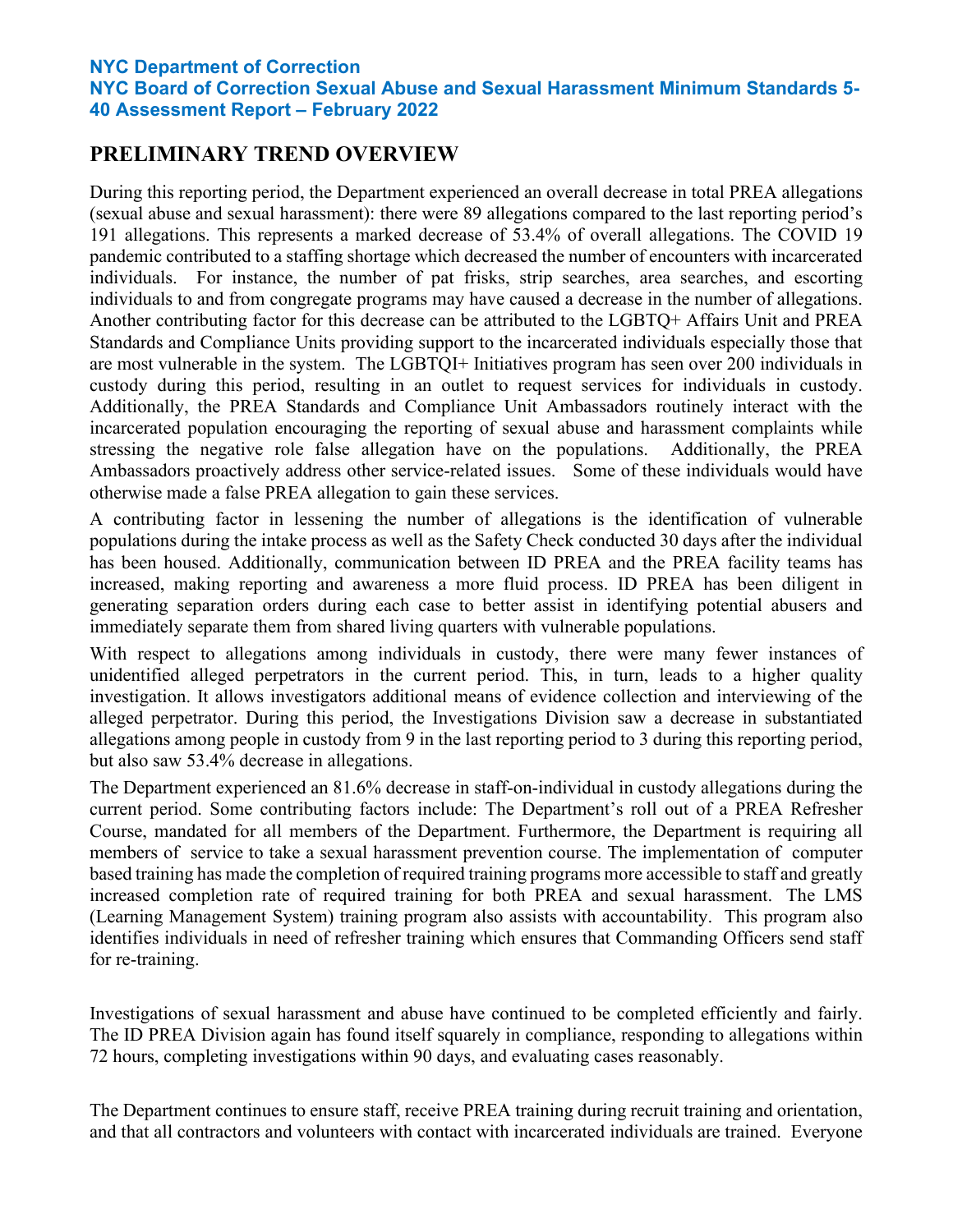receives training on recognizing the signs of sexual abuse and what steps to take when an allegation is made. In addition to posters in the facility detailing how to report an incident, the Department has strengthened our grievance system for individuals in custody to ensure that they have an effective outlet to communicate and resolve issues of concern through a streamlined process.

#### **CONCLUSION**

The Department remains committed to progressive culture change and continues to implement the requirements of the PREA Standards and make adjustments on an ongoing basis.

# **APPENDIX A**

# **DEFINITIONS OF SEXUAL VICTIMIZATION**

The New York City Department of Correction (DOC) utilizes uniform definitions as provided by 28 C.F.R. §115.6 in the National Standards to Prevent, Detect, and Respond to Prison Rape (under the Prison Rape Elimination Act of 2003).

These definitions are used to categorize allegations of sexual abuse within New York State correctional facilities and to separate allegations by perpetrator type (staff or individual in custody) and type of abuse.

Similar to the Survey on Sexual Victimization (SSV), the following categories of sexual abuse have been disaggregated into five categories as indicated below.

**Incarcerated Individual Nonconsensual Act** - sexual contact of any person without his or her consent, or of a person who is unable to consent or refuse; and

- Contact between the penis and the vulva or the penis and the anus including penetration, however slight; or
- Contact between the mouth and the penis, vulva or anus; or
- Penetration of the anal or genital opening of another person, however slight by a hand, finger, object, or other instrument.

**Incarcerated Individual Abusive Act** - sexual contact with any person without his or her consent, or of a person who is unable to consent or refuse; and

• Intentional touching either directly or through the clothing, of the genitalia, anus, groin, breast, inner thigh, or buttocks of any person.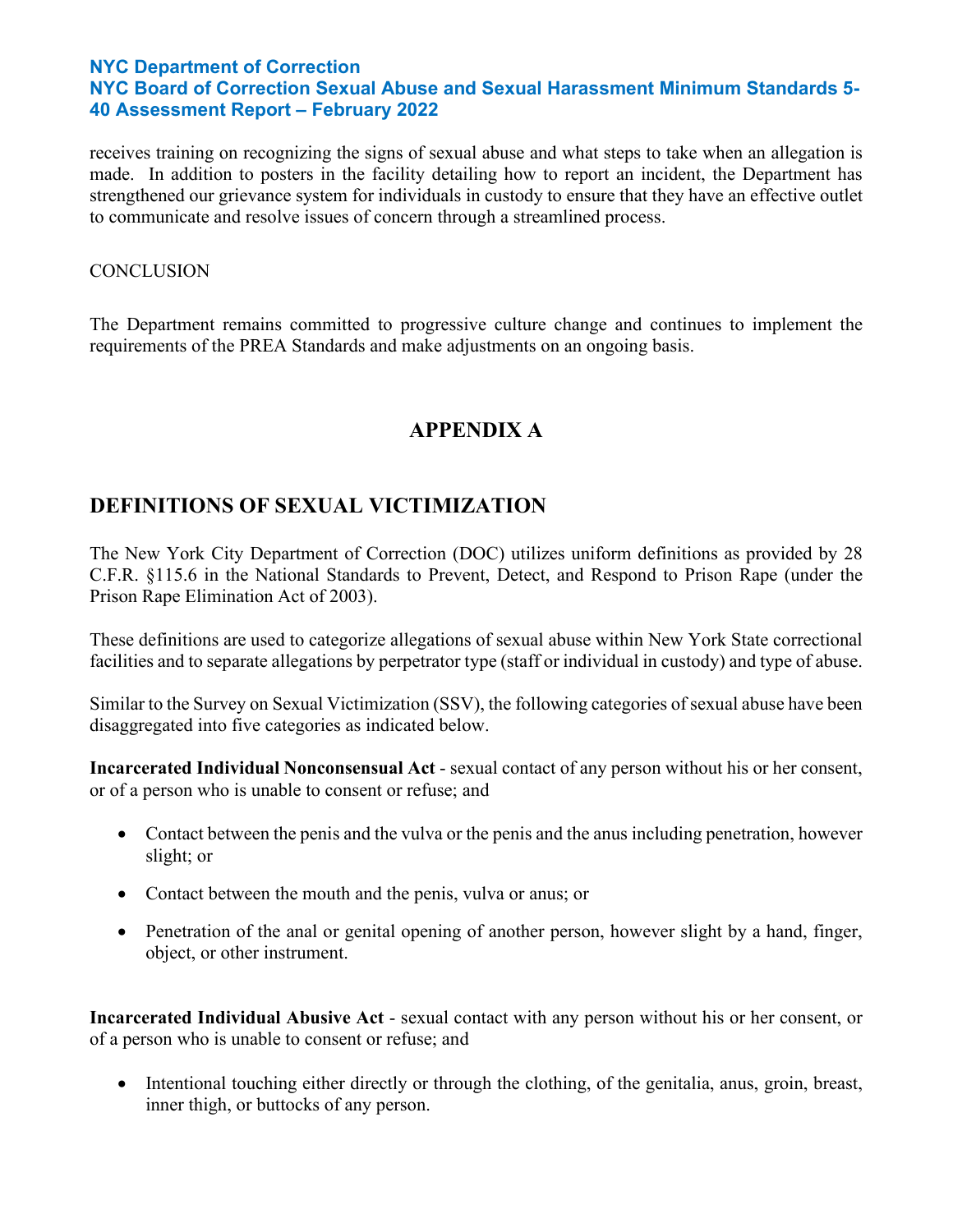**Incarcerated Individual Sexual Harassment** – Repeated and unwanted sexual advances, requests for sexual favors, or verbal comments, gestures, or actions of a derogatory or offensive sexual nature by one incarcerated individual directed toward another.

**Staff Sexual Misconduct** – any act or behavior of a sexual nature directed toward an incarcerated individual by an employee, volunteer, contractor or official visitor or other agency representative. Sexual relationships of a romantic nature between staff and incarcerated individuals are included in this definition. Consensual and nonconsensual acts include:

- Intentional touching, either directly or through the clothing, of the genitalia, anus, groin, breast, inner thigh, or buttocks that is unrelated to official duties or with the intent to abuse, arouse or gratify sexual desire; or
- Completed, attempted, threatened, or requested sexual acts; or
- Occurrences of indecent exposure, invasion of privacy, or staff voyeurism for reasons unrelated to official duties or for sexual gratification.

**Staff Sexual Harassment** – Repeated verbal statements, comments or gestures of a sexual nature to an incarcerated individual by an employee, volunteer, contractor, official visitor, or other agency representative, including:

- Demeaning references to gender; or sexually suggestive or derogatory comments about body or clothing;
- Repeated profane or obscene language or gestures.

# **APPENDIX B**

## **GENERAL DEFINITIONS**

Resulting determinations from completed investigations are classified as outlined in the Code of Federal Regulations Title 28, Chapter 1, subpart A, section 115.5, *General Definitions* (28 C.F.R. § 115.5) as Substantiated, Unsubstantiated, or Unfounded. This standard state that agencies shall impose no standard higher than a preponderance of the evidence in determining whether allegations of sexual abuse or sexual harassment are substantiated.

**Substantiated –** An allegation was investigated and determined to have occurred based on a preponderance of the evidence.

**Unsubstantiated –** An allegation was investigated and the investigation produced insufficient evidence to prove the event occurred.